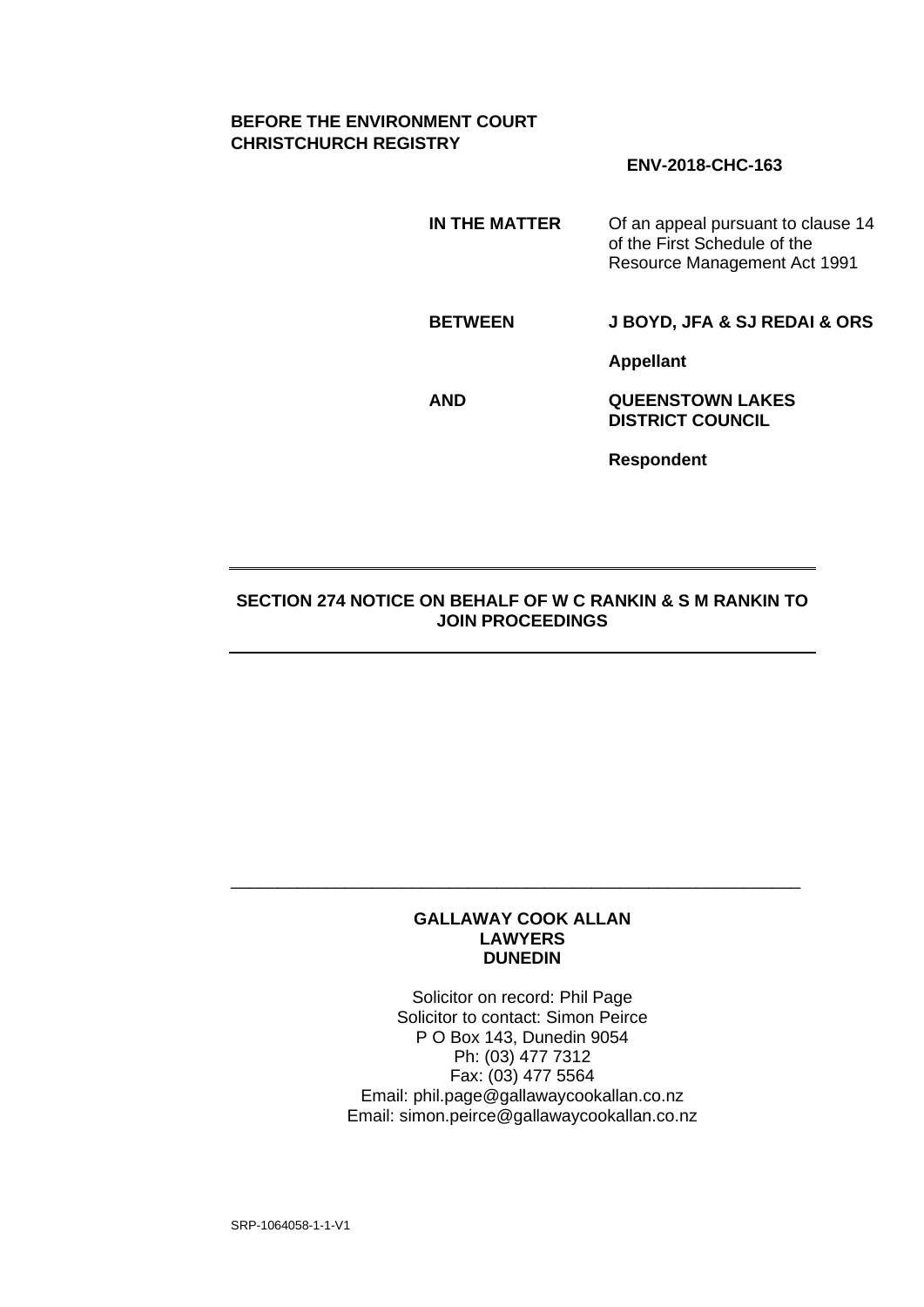# **SECTION 274 NOTICE ON BEHALF OF W C RANKIN & S M RANKIN TO JOIN PROCEEDINGS**

To: The Registrar

Environment Court

Christchurch Registry

- 1. William Courtnay Rankin and Susanne Merle Rankin (**Rankins**), wish to be a party to the following proceeding: *J Boyd, J F A & S J Redai v Queenstown Lakes District Council*, ENV-2018-CHC-163.
- 2. The Rankins did not make a submission on the Queenstown Lakes District Council Proposed District Plan (Stage 1).
- 3. The Rankins have an interest in the proceedings that is greater than the public generally on the basis that they own property at 253 Riverbank Road, directly across the road from the Property and will be directly affected by the significant increase in residential development.
- 4. The proceeding has been publicly notified pursuant to s 293 of the Act, inviting submissions and parties to join. The s 293 direction relates to mapping and provisions relating to 40ha of land adjoining the southern edge of Wānaka's urban area, located at the corner of Orchard and Riverbank Roads (**Property**). The Property has been notified to be zoned Lower Density Suburban Residential Zone (**LDRZ**) with site specific provisions and subject to a structure plan (**Relief Sought**)
- 5. The Rankins are not a trade competitor for the purposes of section 308D of the Resource Management Act 1991.
- 6. The Rankins are interested in all of the proceedings.
- 7. The Rankins have an interest in the relief sought because:
	- (a) The Relief Sought will have an adverse effect on the amenity presently enjoyed by the Rankin by converting the existing open pastoral land to greater density residential land.